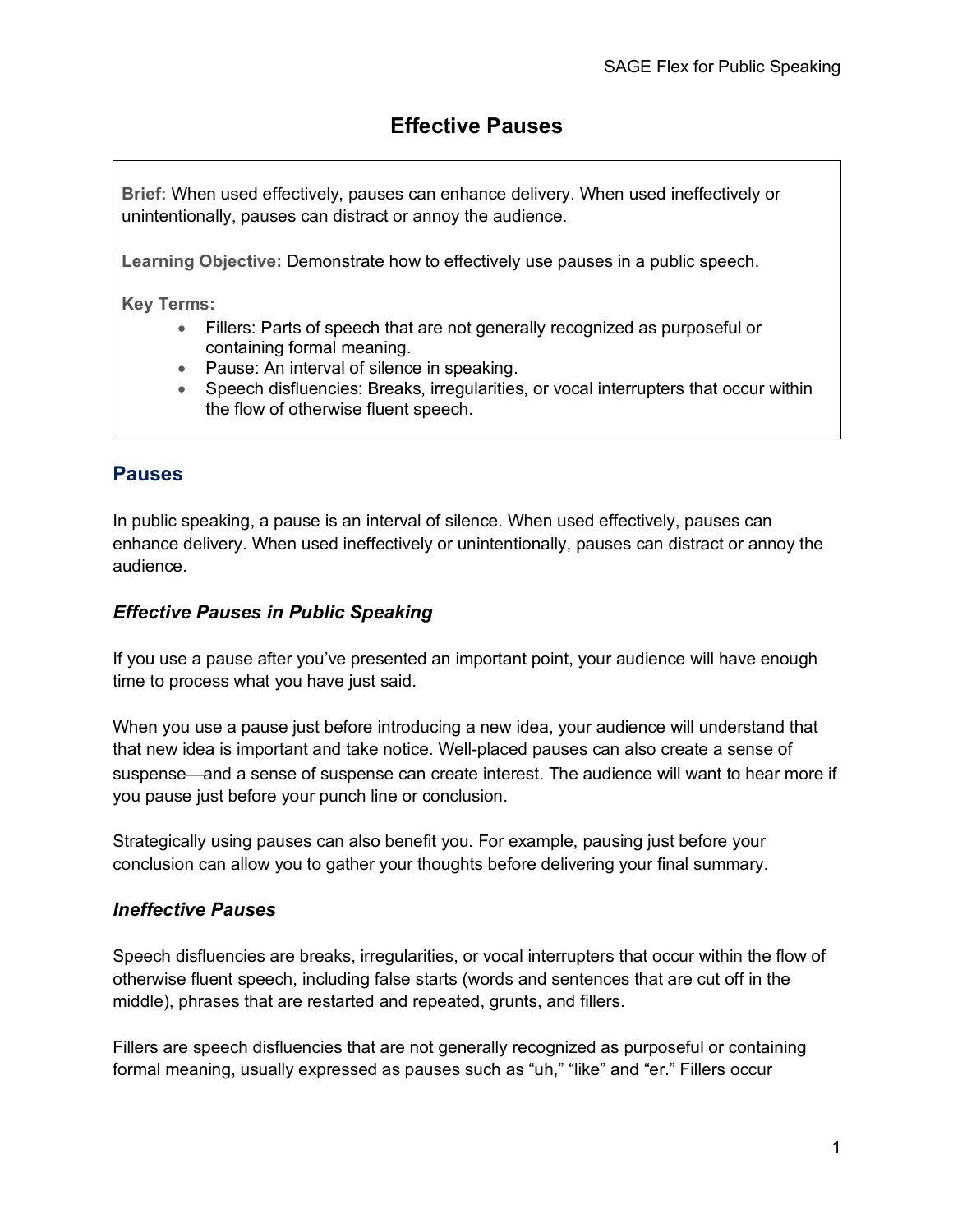regularly in everyday conversation, with some studies showing they represent upwards of 20% of "words" in conversation.

Fillers are also used to repair mistakes made as we speak, for example, "He was wearing a black—uh, I mean a blue, a blue shirt." Fillers can also be used as a pause for thought, for example "I arrived at, um—3 o'clock."

Used sparingly and effectively, filler words can make you more relatable to your audience, give you time to catch your breath, and emphasize key points. However, when they're overused, your audience will be at best distracted and at worst irritated enough to tune you out completely.

Here are some of today's most popular fillers:

*y'know so actually literally basically right I'm tellin' ya*

### *To Eliminate Fillers, Embrace the Pause*

Research suggests that most conversational speech consists of short (0.20 seconds), medium (0.60 seconds), and long (over 1 second) pauses. By way of contrast, great public speakers often pause for two to three seconds or even longer.

Both filler words and pauses give you a chance to take a break and figure out what comes next. However, pauses make you sound confident and in control, while filler words are distracting and make you sound as if you don't know what to say.

The first step to replacing fillers with pauses is to identify your habitual filler words. Then, learn to listen to yourself as you're speaking and when you begin to hear a filler, force yourself to be silent instead. Practice using pauses instead of filler words. While it might feel awkward at first, over time you'll discover the benefits of a well-placed pause and this new behavior will come naturally.

# **From Concept to Action**

Are you aware of your habitual fillers? In stressful situations does your use of fillers increase? If you're not sure what your filler habits are, ask friends for their observations. Or, better yet, ask a friend to make a video or audio recording of you practicing your speech. Once you're aware of what your filler habits are, begin to practice pausing instead. Keep at it. Over time, you'll be better able to consciously choose more effective pauses to complement your speech.